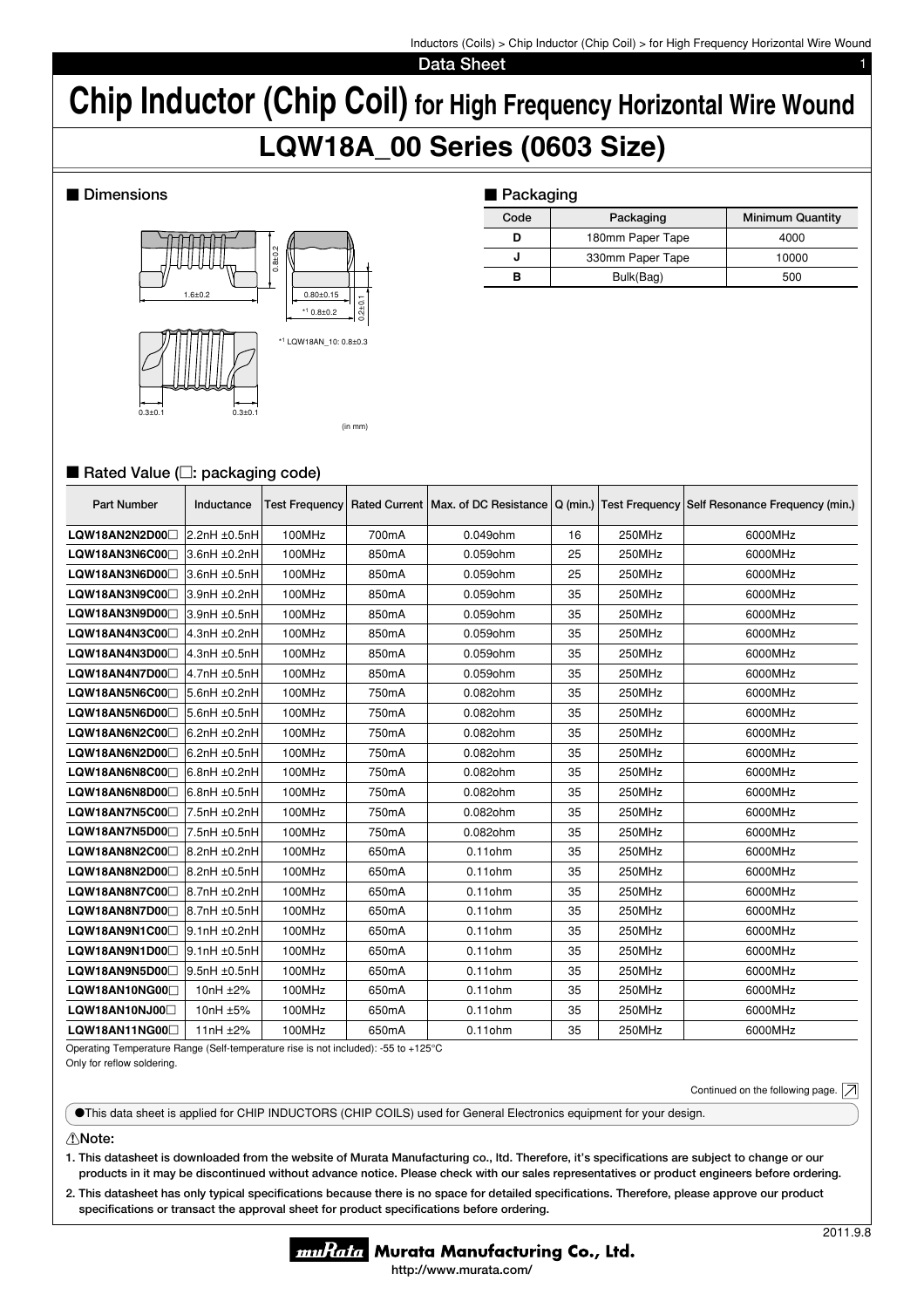| $m$ $\alpha$ $\alpha$ $\beta$ $\gamma$ $\alpha$ $\beta$ $\gamma$ $\alpha$ $\beta$ $\gamma$ $\alpha$ $\beta$ $\gamma$ $\beta$ $\gamma$ $\beta$ $\gamma$ $\alpha$ $\beta$ $\gamma$ $\gamma$ $\alpha$ $\gamma$<br>Data Sheet<br>2 |               |                       |                    |            |    |        |                                                                                                     |
|--------------------------------------------------------------------------------------------------------------------------------------------------------------------------------------------------------------------------------|---------------|-----------------------|--------------------|------------|----|--------|-----------------------------------------------------------------------------------------------------|
| $\leq$ Continued from the preceding page.                                                                                                                                                                                      |               |                       |                    |            |    |        |                                                                                                     |
| Part Number                                                                                                                                                                                                                    | Inductance    | <b>Test Frequency</b> |                    |            |    |        | Rated Current   Max. of DC Resistance   Q (min.)   Test Frequency   Self Resonance Frequency (min.) |
| LQW18AN11NJ00                                                                                                                                                                                                                  | 11nH $\pm$ 5% | 100MHz                | 650mA              | 0.11 ohm   | 35 | 250MHz | 6000MHz                                                                                             |
| LQW18AN12NG00□                                                                                                                                                                                                                 | 12nH $±2\%$   | 100MHz                | 600mA              | 0.13ohm    | 35 | 250MHz | 6000MHz                                                                                             |
| LQW18AN12NJ00                                                                                                                                                                                                                  | 12nH $\pm$ 5% | 100MHz                | 600mA              | 0.13ohm    | 35 | 250MHz | 6000MHz                                                                                             |
| LQW18AN13NG00□                                                                                                                                                                                                                 | 13nH $\pm$ 2% | 100MHz                | 600mA              | 0.13ohm    | 35 | 250MHz | 6000MHz                                                                                             |
| LQW18AN13NJ00                                                                                                                                                                                                                  | 13nH ±5%      | 100MHz                | 600mA              | $0.13$ ohm | 35 | 250MHz | 6000MHz                                                                                             |
| LQW18AN15NG00                                                                                                                                                                                                                  | 15nH ±2%      | 100MHz                | 600mA              | 0.13ohm    | 40 | 250MHz | 6000MHz                                                                                             |
| LQW18AN15NJ00⊡                                                                                                                                                                                                                 | 15nH ±5%      | 100MHz                | 600mA              | $0.13$ ohm | 40 | 250MHz | 6000MHz                                                                                             |
| LQW18AN16NG00□                                                                                                                                                                                                                 | 16nH $±2\%$   | 100MHz                | 550 <sub>m</sub> A | $0.16$ ohm | 40 | 250MHz | 5500MHz                                                                                             |
| LQW18AN16NJ00                                                                                                                                                                                                                  | 16nH ±5%      | 100MHz                | 550mA              | 0.16ohm    | 40 | 250MHz | 5500MHz                                                                                             |
| LQW18AN18NG00□                                                                                                                                                                                                                 | 18nH ±2%      | 100MHz                | 550 <sub>m</sub> A | 0.16ohm    | 40 | 250MHz | 5500MHz                                                                                             |
| LQW18AN18NJ00                                                                                                                                                                                                                  | 18nH ±5%      | 100MHz                | 550mA              | $0.16$ ohm | 40 | 250MHz | 5500MHz                                                                                             |
| LQW18AN20NG00⊟                                                                                                                                                                                                                 | 20nH ±2%      | 100MHz                | 550 <sub>m</sub> A | $0.16$ ohm | 40 | 250MHz | 4900MHz                                                                                             |
| LQW18AN20NJ00                                                                                                                                                                                                                  | 20nH ±5%      | 100MHz                | 550 <sub>m</sub> A | $0.16$ ohm | 40 | 250MHz | 4900MHz                                                                                             |
| LQW18AN22NG00⊡                                                                                                                                                                                                                 | 22nH ±2%      | 100MHz                | 500 <sub>m</sub> A | 0.17ohm    | 40 | 250MHz | 4600MHz                                                                                             |
| LQW18AN22NJ00                                                                                                                                                                                                                  | 22nH ±5%      | 100MHz                | 500 <sub>m</sub> A | $0.17$ ohm | 40 | 250MHz | 4600MHz                                                                                             |
| LQW18AN24NG00⊡                                                                                                                                                                                                                 | 24nH ±2%      | 100MHz                | 500 <sub>m</sub> A | $0.21$ ohm | 40 | 250MHz | 3800MHz                                                                                             |
| LQW18AN24NJ00                                                                                                                                                                                                                  | 24nH ±5%      | 100MHz                | 500 <sub>m</sub> A | $0.21$ ohm | 40 | 250MHz | 3800MHz                                                                                             |
| LQW18AN27NG00□                                                                                                                                                                                                                 | 27nH ±2%      | 100MHz                | 440mA              | $0.21$ ohm | 40 | 250MHz | 3700MHz                                                                                             |
| LQW18AN27NJ00□                                                                                                                                                                                                                 | 27nH ±5%      | 100MHz                | 440mA              | $0.21$ ohm | 40 | 250MHz | 3700MHz                                                                                             |
| LQW18AN30NG00⊟                                                                                                                                                                                                                 | 30nH ±2%      | 100MHz                | 420mA              | 0.23ohm    | 40 | 250MHz | 3300MHz                                                                                             |
| LQW18AN30NJ00                                                                                                                                                                                                                  | 30nH ±5%      | 100MHz                | 420mA              | $0.23$ ohm | 40 | 250MHz | 3300MHz                                                                                             |
| LQW18AN33NG00□                                                                                                                                                                                                                 | $33nH \pm 2%$ | 100MHz                | 420mA              | 0.23ohm    | 40 | 250MHz | 3200MHz                                                                                             |
| LQW18AN33NJ00□                                                                                                                                                                                                                 | $33nH \pm 5%$ | 100MHz                | 420mA              | 0.23ohm    | 40 | 250MHz | 3200MHz                                                                                             |
| LQW18AN36NG00⊟                                                                                                                                                                                                                 | 36nH ±2%      | 100MHz                | 400mA              | 0.26ohm    | 40 | 250MHz | 2900MHz                                                                                             |
| LQW18AN36NJ00□                                                                                                                                                                                                                 | 36nH ±5%      | 100MHz                | 400mA              | 0.26ohm    | 40 | 250MHz | 2900MHz                                                                                             |
| LQW18AN39NG00□                                                                                                                                                                                                                 | 39nH ±2%      | 100MHz                | 400mA              | 0.26ohm    | 40 | 250MHz | 2800MHz                                                                                             |
| LQW18AN39NJ00                                                                                                                                                                                                                  | 39nH ±5%      | 100MHz                | 400mA              | 0.26ohm    | 40 | 250MHz | 2800MHz                                                                                             |
| LQW18AN43NG00                                                                                                                                                                                                                  | 43nH ±2%      | 100MHz                | 380mA              | 0.29ohm    | 40 | 200MHz | 2700MHz                                                                                             |
| LQW18AN43NJ00                                                                                                                                                                                                                  | 43nH ±5%      | 100MHz                | 380mA              | 0.29ohm    | 40 | 200MHz | 2700MHz                                                                                             |
| LQW18AN47NG00                                                                                                                                                                                                                  | 47nH ±2%      | 100MHz                | 380 <sub>m</sub> A | 0.29ohm    | 38 | 200MHz | 2600MHz                                                                                             |
| LQW18AN47NJ00                                                                                                                                                                                                                  | 47nH ±5%      | 100MHz                | 380mA              | 0.29ohm    | 38 | 200MHz | 2600MHz                                                                                             |
| LQW18AN51NG00□                                                                                                                                                                                                                 | 51nH ±2%      | 100MHz                | 370mA              | 0.33ohm    | 38 | 200MHz | 2500MHz                                                                                             |
| LQW18AN51NJ00                                                                                                                                                                                                                  | 51nH ±5%      | 100MHz                | 370mA              | $0.33$ ohm | 38 | 200MHz | 2500MHz                                                                                             |
| LQW18AN56NG00                                                                                                                                                                                                                  | 56nH ±2%      | 100MHz                | 360mA              | 0.35ohm    | 38 | 200MHz | 2400MHz                                                                                             |
| LQW18AN56NJ00                                                                                                                                                                                                                  | 56nH ±5%      | 100MHz                | 360mA              | $0.35$ ohm | 38 | 200MHz | 2400MHz                                                                                             |
| LQW18AN62NG00                                                                                                                                                                                                                  | 62nH $±2%$    | 100MHz                | 280mA              | $0.51$ ohm | 38 | 200MHz | 2300MHz                                                                                             |
| LQW18AN62NJ00 <sup>1</sup>                                                                                                                                                                                                     | 62nH $\pm$ 5% | 100MHz                | 280mA              | $0.51$ ohm | 38 | 200MHz | 2300MHz                                                                                             |
| LQW18AN68NG00□                                                                                                                                                                                                                 | 68nH ±2%      | 100MHz                | 340mA              | 0.38ohm    | 38 | 200MHz | 2200MHz                                                                                             |
| LQW18AN68NJ00                                                                                                                                                                                                                  | 68nH $\pm$ 5% | 100MHz                | 340mA              | 0.38ohm    | 38 | 200MHz | 2200MHz                                                                                             |
| LQW18AN72NG00                                                                                                                                                                                                                  | 72nH ±2%      | 100MHz                | 270mA              | 0.56ohm    | 34 | 150MHz | 2100MHz                                                                                             |
| LQW18AN72NJ00□                                                                                                                                                                                                                 | 72nH ±5%      | 100MHz                | 270mA              | 0.56ohm    | 34 | 150MHz | 2100MHz                                                                                             |
| LQW18AN75NG00□                                                                                                                                                                                                                 | 75nH ±2%      | 100MHz                | 270mA              | 0.56ohm    | 34 | 150MHz | 2050MHz                                                                                             |
| LQW18AN75NJ00                                                                                                                                                                                                                  | 75nH ±5%      | 100MHz                | 270mA              | 0.56ohm    | 34 | 150MHz | 2050MHz                                                                                             |
| LQW18AN82NG00                                                                                                                                                                                                                  | 82nH ±2%      | 100MHz                | 250mA              | 0.60ohm    | 34 | 150MHz | 2000MHz                                                                                             |
| LQW18AN82NJ00                                                                                                                                                                                                                  | 82nH ±5%      | 100MHz                | 250mA              | 0.60ohm    | 34 | 150MHz | 2000MHz                                                                                             |

Operating Temperature Range (Self-temperature rise is not included): -55 to +125°C Only for reflow soldering.

Continued on the following page.  $\boxed{\nearrow}$ 

oThis data sheet is applied for CHIP INDUCTORS (CHIP COILS) used for General Electronics equipment for your design.

#### !**Note:**

**1. This datasheet is downloaded from the website of Murata Manufacturing co., ltd. Therefore, it's specifi cations are subject to change or our products in it may be discontinued without advance notice. Please check with our sales representatives or product engineers before ordering.**

2. This datasheet has only typical specifications because there is no space for detailed specifications. Therefore, please approve our product specifications or transact the approval sheet for product specifications before ordering.

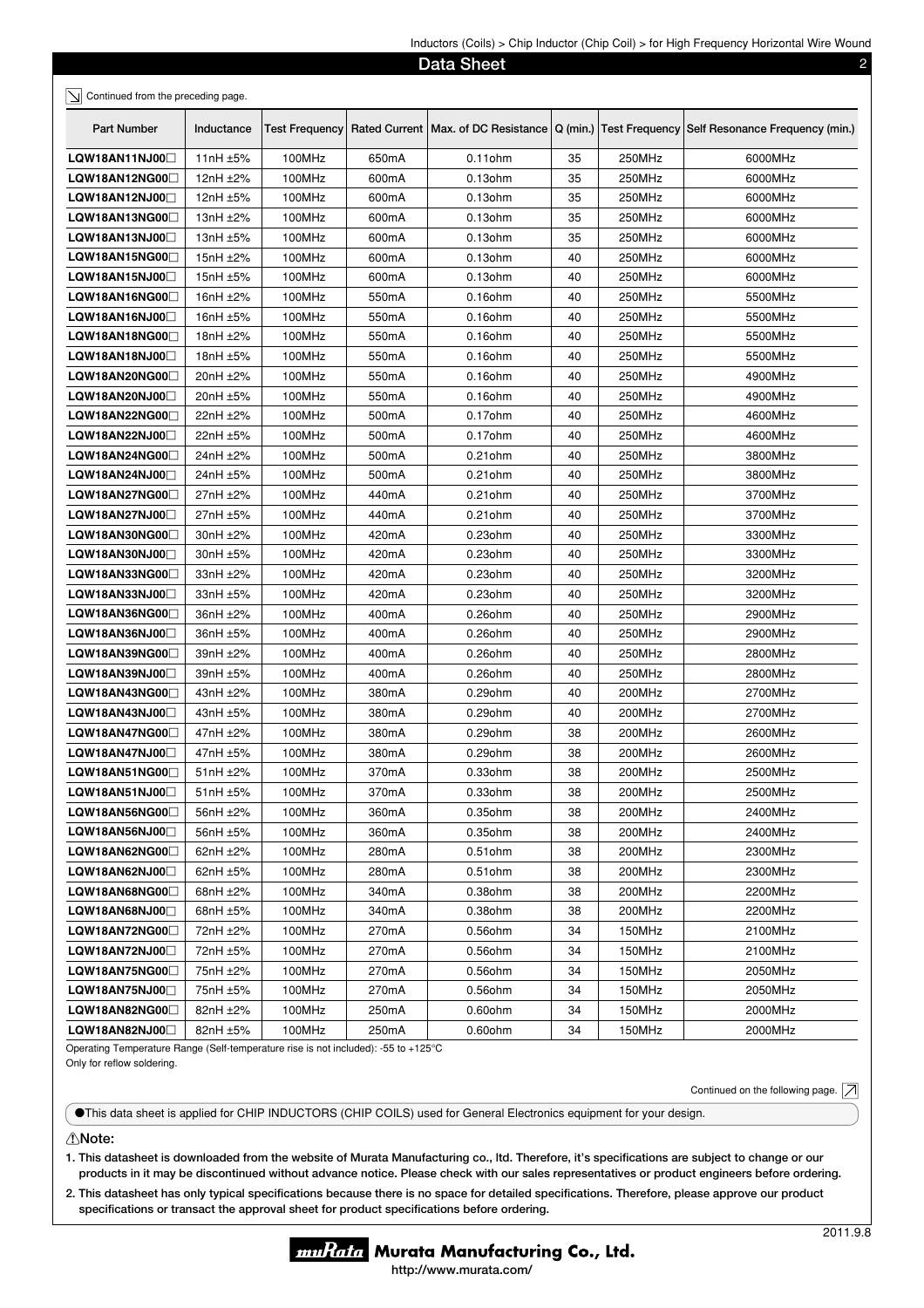| Data Sheet<br>3<br>Continued from the preceding page. |            |                       |                    |                                       |            |        |                                                |  |
|-------------------------------------------------------|------------|-----------------------|--------------------|---------------------------------------|------------|--------|------------------------------------------------|--|
| Part Number                                           | Inductance | <b>Test Frequency</b> |                    | Rated Current   Max. of DC Resistance | $Q$ (min.) |        | Test Frequency Self Resonance Frequency (min.) |  |
| LQW18AN91NG00                                         | 91nH ±2%   | 100MHz                | 230mA              | 0.64 ohm                              | 34         | 150MHz | 1900MHz                                        |  |
| LQW18AN91NJ00                                         | 91nH ±5%   | 100MHz                | 230mA              | 0.64ohm                               | 34         | 150MHz | 1900MHz                                        |  |
| LQW18ANR10G00                                         | 100nH ±2%  | 100MHz                | 220mA              | 0.68ohm                               | 34         | 150MHz | 1800MHz                                        |  |
| LQW18ANR10J000                                        | 100nH ±5%  | 100MHz                | 220mA              | 0.68ohm                               | 34         | 150MHz | 1800MHz                                        |  |
| LQW18ANR11G00                                         | 110nH ±2%  | 100MHz                | 200 <sub>m</sub> A | $1.2$ ohm                             | 32         | 150MHz | 1700MHz                                        |  |
| LQW18ANR11J000                                        | 110nH ±5%  | 100MHz                | 200mA              | 1.2ohm                                | 32         | 150MHz | 1700MHz                                        |  |
| LQW18ANR12G00                                         | 120nH ±2%  | 100MHz                | 180mA              | $1.3$ ohm                             | 32         | 150MHz | 1600MHz                                        |  |
| LQW18ANR12J00                                         | 120nH ±5%  | 100MHz                | 180mA              | $1.3$ ohm                             | 32         | 150MHz | 1600MHz                                        |  |
| LQW18ANR13G00                                         | 130nH ±2%  | 100MHz                | 170 <sub>m</sub> A | $1.4$ ohm                             | 32         | 150MHz | 1450MHz                                        |  |
| LQW18ANR13J00                                         | 130nH ±5%  | 100MHz                | 170mA              | 1.4ohm                                | 32         | 150MHz | 1450MHz                                        |  |
| LQW18ANR15G00                                         | 150nH ±2%  | 100MHz                | 160mA              | 1.5ohm                                | 32         | 150MHz | 1400MHz                                        |  |
| LQW18ANR15J00                                         | 150nH ±5%  | 100MHz                | 160mA              | 1.5ohm                                | 32         | 150MHz | 1400MHz                                        |  |
| LQW18ANR16G00                                         | 160nH ±2%  | 100MHz                | 150mA              | 2.1ohm                                | 32         | 150MHz | 1350MHz                                        |  |
| LQW18ANR16J00                                         | 160nH ±5%  | 100MHz                | 150mA              | 2.1ohm                                | 32         | 150MHz | 1350MHz                                        |  |
| LQW18ANR18G00                                         | 180nH ±2%  | 100MHz                | 140mA              | 2.2ohm                                | 25         | 100MHz | 1300MHz                                        |  |
| LQW18ANR18J00                                         | 180nH ±5%  | 100MHz                | 140 <sub>m</sub> A | 2.2ohm                                | 25         | 100MHz | 1300MHz                                        |  |
| LQW18ANR20G00                                         | 200nH ±2%  | 100MHz                | 120mA              | 2.4ohm                                | 25         | 100MHz | 1250MHz                                        |  |
| LQW18ANR20J000                                        | 200nH ±5%  | 100MHz                | 120mA              | 2.4ohm                                | 25         | 100MHz | 1250MHz                                        |  |
| LQW18ANR22G00 <sup>1</sup>                            | 220nH ±2%  | 100MHz                | 120mA              | 2.5ohm                                | 25         | 100MHz | 1200MHz                                        |  |
| LQW18ANR22J000                                        | 220nH ±5%  | 100MHz                | 120mA              | 2.5ohm                                | 25         | 100MHz | 1200MHz                                        |  |
| LQW18ANR27G00                                         | 270nH ±2%  | 100MHz                | 110 <sub>m</sub> A | 3.4ohm                                | 30         | 100MHz | 960MHz                                         |  |
| LQW18ANR27J00                                         | 270nH ±5%  | 100MHz                | 110mA              | 3.4ohm                                | 30         | 100MHz | 960MHz                                         |  |
| LQW18ANR33G00                                         | 330nH ±2%  | 100MHz                | 85 <sub>m</sub> A  | 5.5ohm                                | 30         | 100MHz | 800MHz                                         |  |
| LQW18ANR33J00                                         | 330nH ±5%  | 100MHz                | 85 <sub>m</sub> A  | 5.5ohm                                | 30         | 100MHz | 800MHz                                         |  |
| LQW18ANR39G00 <sup>1</sup>                            | 390nH ±2%  | 100MHz                | 80 <sub>m</sub> A  | 6.2ohm                                | 30         | 100MHz | 800MHz                                         |  |
| LQW18ANR39J00                                         | 390nH ±5%  | 100MHz                | 80 <sub>m</sub> A  | 6.2ohm                                | 30         | 100MHz | 800MHz                                         |  |
| LQW18ANR47G00                                         | 470nH ±2%  | 100MHz                | 75mA               | 7.0ohm                                | 30         | 100MHz | 700MHz                                         |  |
| LQW18ANR47J00                                         | 470nH ±5%  | 100MHz                | 75mA               | 7.0ohm                                | 30         | 100MHz | 700MHz                                         |  |

Operating Temperature Range (Self-temperature rise is not included): -55 to +125°C

Only for reflow soldering.

# ■ Q-Frequency Characteristics (Typ.)



# ■ Inductance-Frequency Characteristics (Typ.)



Continued on the following page.  $\boxed{\nearrow}$ 

oThis data sheet is applied for CHIP INDUCTORS (CHIP COILS) used for General Electronics equipment for your design.

#### !**Note:**

- **1. This datasheet is downloaded from the website of Murata Manufacturing co., ltd. Therefore, it's specifi cations are subject to change or our products in it may be discontinued without advance notice. Please check with our sales representatives or product engineers before ordering.**
- 2. This datasheet has only typical specifications because there is no space for detailed specifications. Therefore, please approve our product specifications or transact the approval sheet for product specifications before ordering.